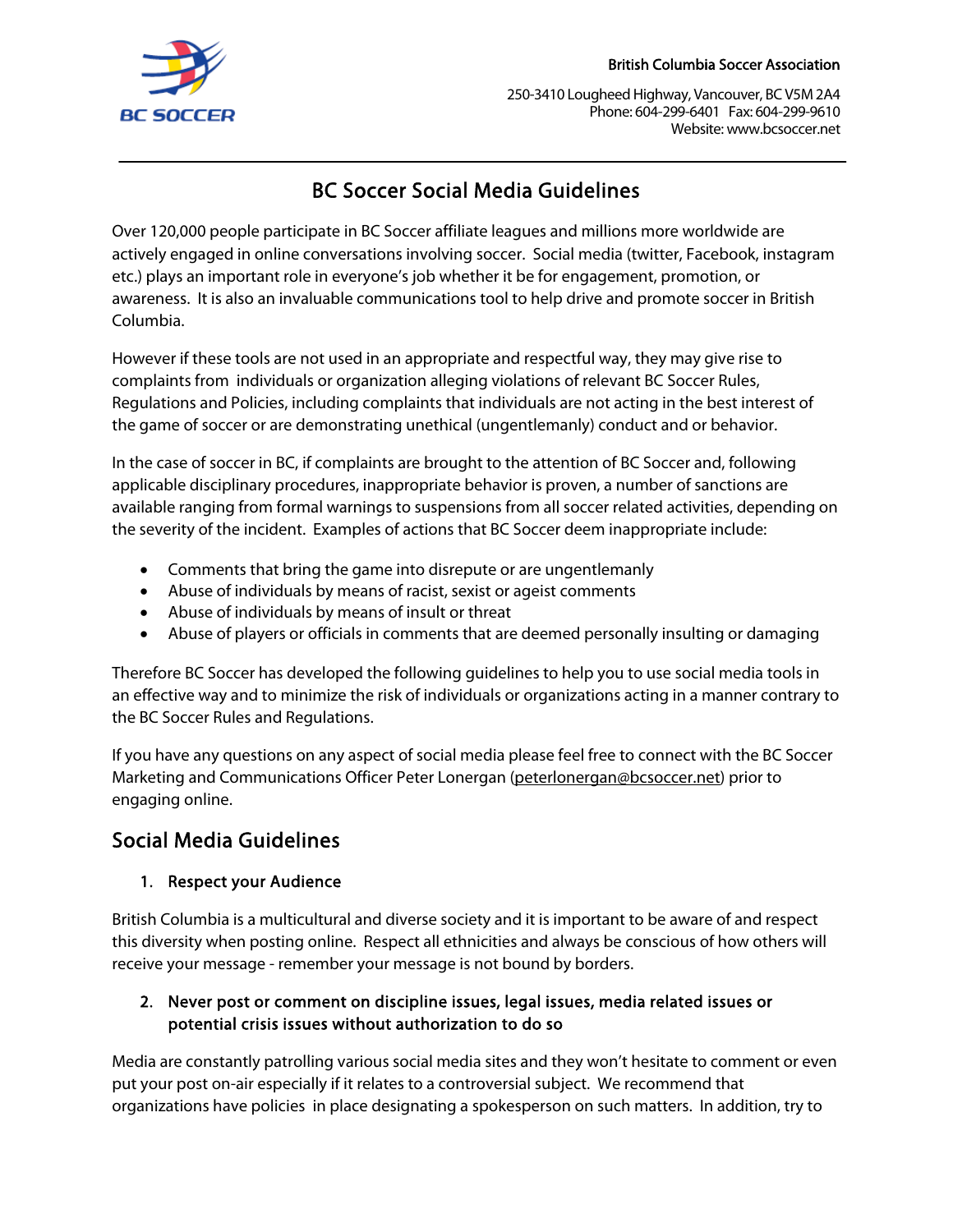

250-3410 Lougheed Highway, Vancouver, BC V5M 2A4 Phone: 604-299-6401 Fax: 604-299-9610 Website: www.bcsoccer.net

let those who are experts on the subject matter comment or discuss the appropriate response with them prior to commenting. In the absence of a policy and clear direction from the organization's leadership, during a crisis or media event every employee or volunteer can potentially become a spokesperson whether or not you want them to speak for the organization.

#### 3. Be Transparent

Transparency is extremely important. If you post incorrect information try to be the first to correct it and never intentionally omit information or cover up an issue.

### 4. Use your common sense

Social Media is a tool that can be used by everyone in the office or at your organization to help promote the sport of soccer but always remember to use your common sense when posting. If you're at all unsure about your post or comment please check with your designated communications representative if you have one or if not, feel free to connect with the BC Soccer Marketing and Communications Officer Peter Lonergan (peterlonergan@bcsoccer.net) prior to posting.

## Things To Remember

### 1. You're responsible for your actions

You are responsible for your actions so always think about how your post will affect your organization and those above your organization such as BC Soccer, Canada Soccer or FIFA. Although individuals have a general right of freedom of speech, by virtue of your involvement in BC Soccer you are subject to certain limits on that right where your comments relate to BC Soccer matters. Where comments on a public forum such as Twitter or Facebook are in violation of the Rules and Regulations of BC Soccer that apply to all members and participants in BC Soccer sanctioned events, there can be repercussions for the individual or organization, particularly where comments are directed against individuals, could be deemed to be improper, may bring the game into disrepute, or are threatening, abusive, indecent or insulting.

In addition, re-tweeting another person's posting may lead to disciplinary action if the original comment was improper.

The following are a number of high profile soccer related examples where players were pursued from a disciplinary perspective for inappropriate comments they made on social media.

http://www.dailymail.co.uk/sport/football/article-2216301/Ashley-Cole-admits-FA-disrepute-chargebunch-t---tweet.html

http://www.espnfc.com/story/1128423/man-uniteds-rio-ferdinand-charged-over-twitter-remarks

http://www.sportsnet.ca/soccer/arsenal-emmanuel-frimpong-fined-twitter/